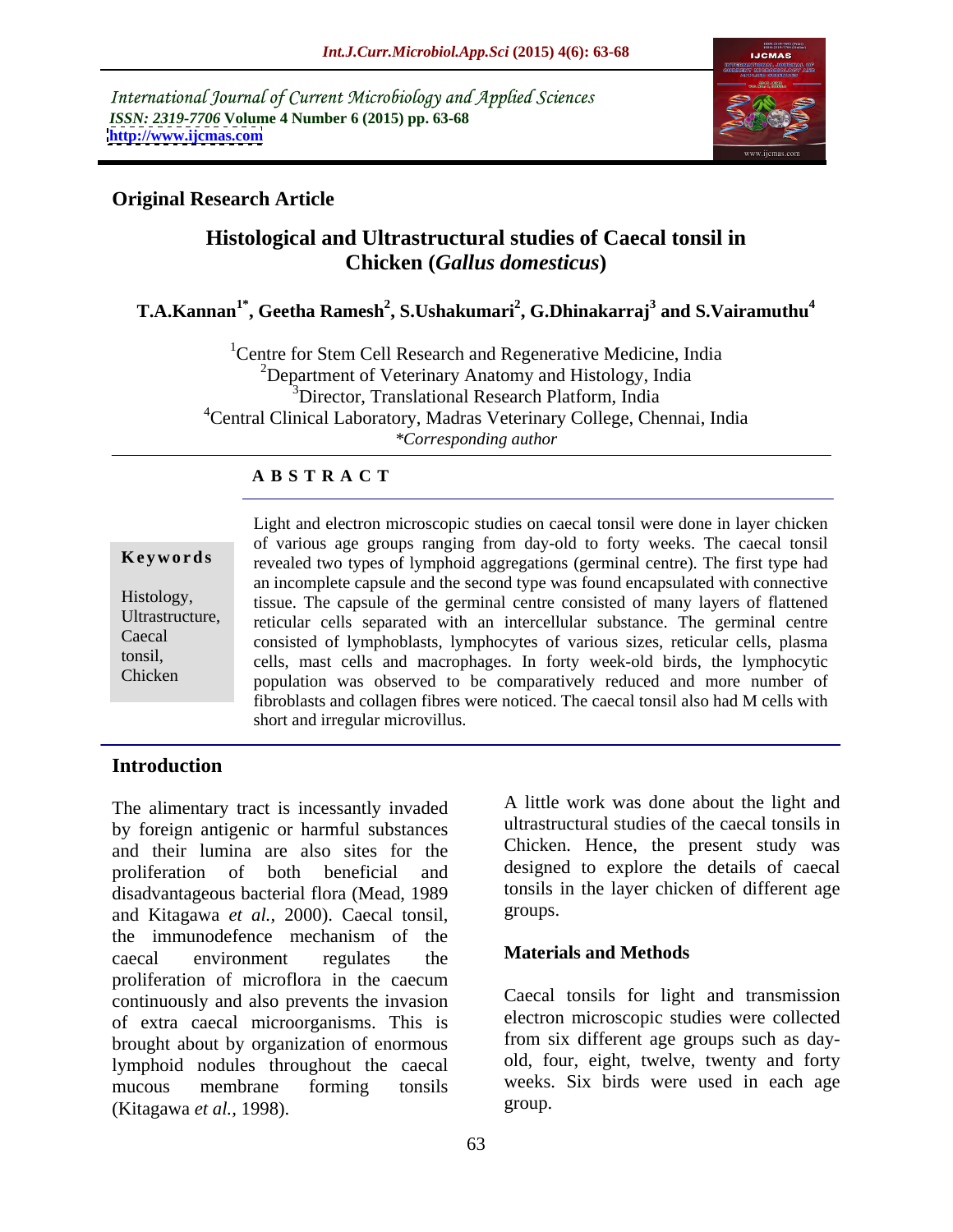For light microscopic study, tissue pieces were collected from caecal tonsils and general, are found deep in the tunica propria. processed as per the standard paraffin embedding technique (Bancroft and Stevens, plasmablasts in the caecal tonsil suggest that 2007). Tissue sections were cut at 3–5 their lymphoid precursors could originate micron thickness and used for the routine Haematoxylin-eosin staining method (Singh and Sulochana, 1978) and Masson's The second type of germinal centre located trichrome method for collagen and muscle closer to the surface epithelium of the villi

For electron microscopic study, small pieces the development of second type of germinal of caecal tonsils (1-2 mm thickness) were centre may depend upon antigenic influence collected and prefixed at 3 per cent glutaraldehyde and stored at  $4^{0}C$ . centre through the surface epithelium or via Subsequently, the tissues were washed, three changes (each 30 minutes) in cold sodium cacodylate buffer solution (pH 7.4) and post The cellular components of the germinal fixed in 1 per cent osmium tetroxide for two centre of the caecal tonsils include hours at 4<sup>o</sup>C. The tissues were then lymphoblast, lymphocytes and primitive dehydrated in ascending grades of alcohol reticular cells (Plate-1). Plasma cells, mast (50, 70, 80, 90, 95 per cent and absolute cells and macrophages were also present ethyl alcohol), propylene oxide: epoxy resin mixture and embedded in Epon-araldite mixture. Semi thin (1 micron) sections were stained by toluidine blue. Ultra thin sections **Electron microscopy**  $(600 \text{ A}^{\circ} \text{ to } 900 \text{A}^{\circ})$  were prepared on Leica to  $900A<sup>o</sup>$ ) were prepared on Leica ) were prepared on Leica ultracut microtome, mounted on uncoated The capsule of the germinal centre of the copper grids and stained with saturated solution of uranyl acetate and lead citrate. layers of flattened reticular cells separated The ultra thin sections were examined under with an intercellular substance. The Phillips (Teknai-10) computer augmented cytoplasm of the reticular cells showed a transmission electron microscope operated at 60-kilowatt ampere (KVA). 2). The cell processes were seen with

Two types of germinal centres were was noticed near the muscular layer of the The number of reticular cells in the uncommitted cell proliferation and than the central area (Kitagawa *et al.,* 2000).differentiation (Olah and Glick, 1975;

1979). Plasma cells of the caecal tonsil, in location of plasma cells from the first type of germinal centre.

fibres (Luna, 1968). of the caecum and was encapsulated with connective tissue. Hence, it is presumed that which passes from the lumen to the germinal the vascular system (Olah and Glick, 1979).

> (Glick *et al.,* 1981, Gomez *et al.,* 1998 and Kitagawa *et al.,* 1998).

### **Electron microscopy**

**Results and Discussion** scattered ribosomes (Olah and Glick, 1979). caecal tonsil of chicken consisted of many with an intercellular substance. number of smooth surfaced vesicles (Plate filamentous substance with small groups of

**Light microscopy** The germinal centre consisted of reticular observed in all the age groups of chicken. Structures of the reticular cells were similar<br>The first type had an incomplete capsule and to that of the reticular cells of the capsule. caeca. This may represent a specific site of periphery of the germinal centre was higher cells, large and small lymphocytes and macrophages (Olah and Glick, 1975). The structures of the reticular cells were similar to that of the reticular cells of the capsule.The number of reticular cells in the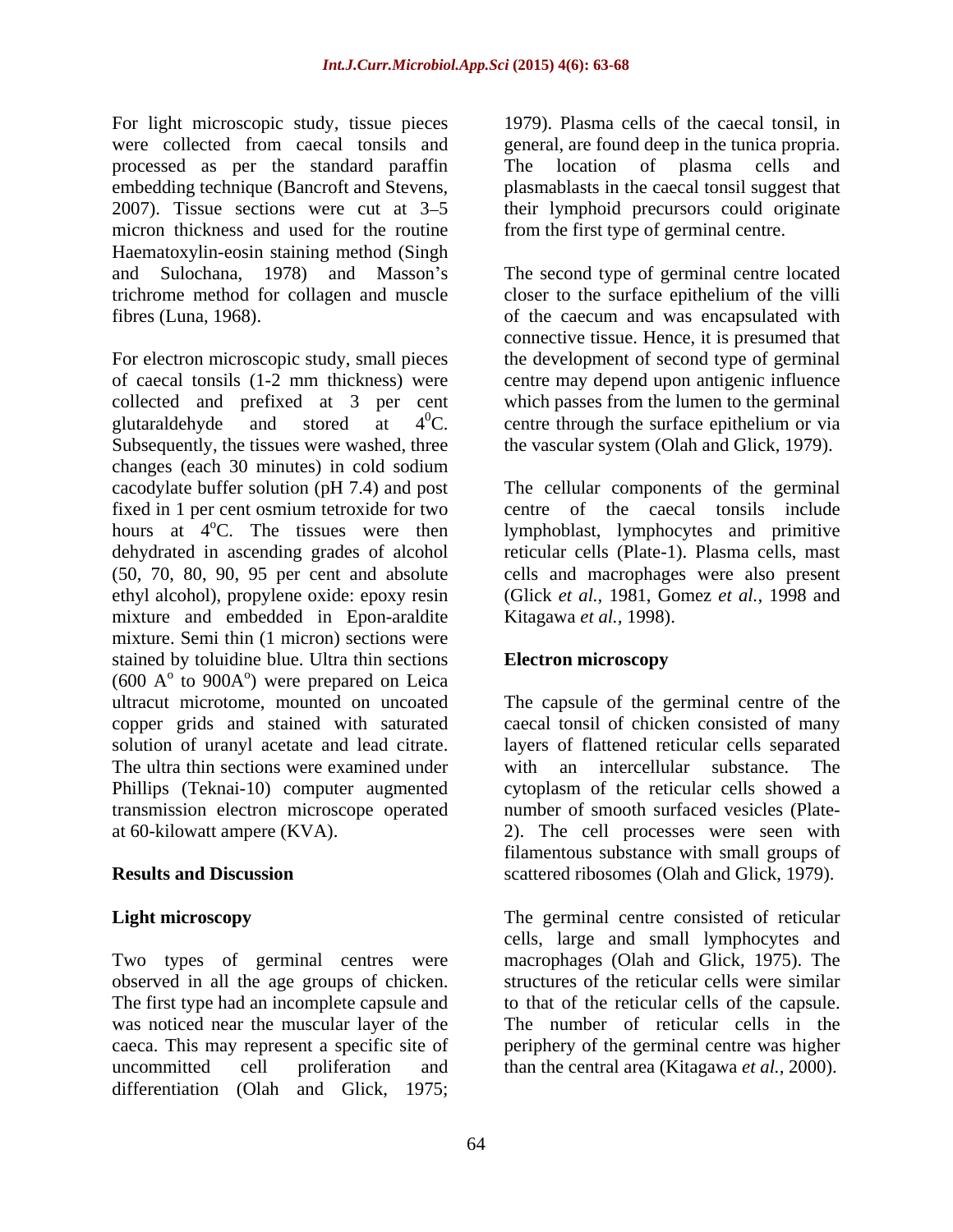

Plate.1 Photo micrograph of caecal tonsil of a twenty week-old chicken showing the cellular components of the germinal centre<br>Ca - Capsule<br>L - Lymphocyte

| Ca - Capsule    |
|-----------------|
| P - Plasma cell |

Ca - Capsule L - Lymphocyte asma cell Rc - Reticular cell



Plate.2 Transmission electron micrograph of caecal tonsil of a day-old chick showing the capsule of the germinal centre x 8900<br>Ca - Capsule N - Nucleus of reticular N - Nucleus of reticular cell

Rc - Reticular cell V - Vesicle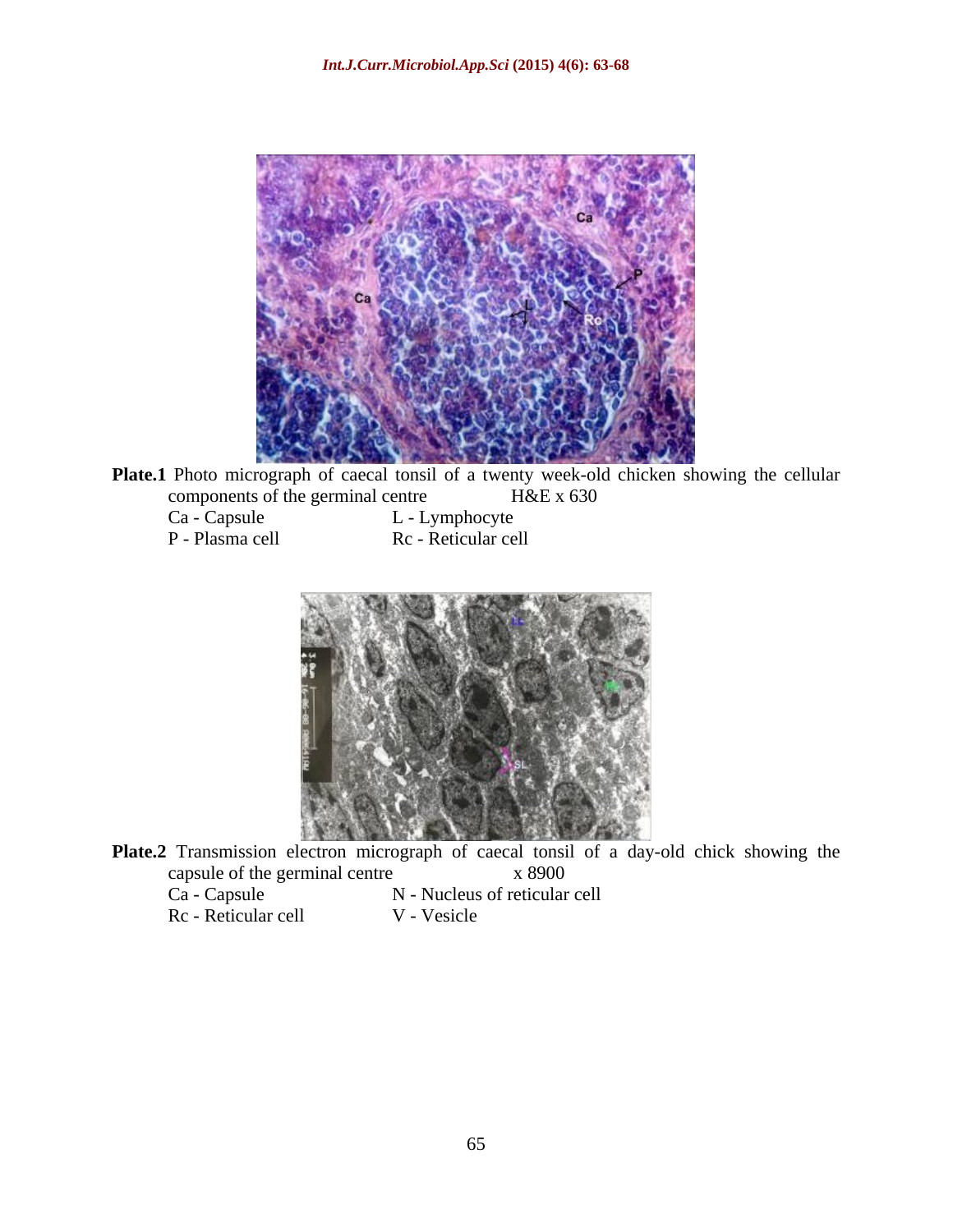

**Plate.3** Transmission electron micrograph of caecal tonsil of a day-old chick showing the cellular components of the germinal centre x 3700

LL - Large lymphocyte; SL - Small lymphocyte; Rc - Reticular cell



**Plate.4** Transmission electron micrograph of caecal tonsil of an eight week-old chicken showing the M - cell (arrow) x 4200 N - Nucleus of M- cell

The large lymphocyte had a small amount of cytoplasm with ribosomes and few mitochondria. The nucleus was found to be The caecal tonsil of the chicken also had M heterochromatic and a well developed nucleolus. The small lymphocytes were surface epithelium of the villi of the caecum round cells which had numerous ribosomes (Jeurissen *et al.,* 1999). These M cells were in their cytoplasm. A patchy chromatin pattern was observed in the nucleus (Plate- and were observed to be connected with the 3). The other cellular components of the neighbouring epithelial cells by germinal centre included fibroblasts, plasma cells, macrophages and mast cells in all the columnar shaped and some of them were age groups. In forty week old-birds, the found to be dome-shaped. The M cells lymphocytic population was observed to be possessed darker cytoplasm but the density comparatively reduced and more number of was found to be less. The cytoplasmic

fibroblasts and collagen fibres were noticed.

The caecal tonsil of the chicken also had M cells which were found associated with the found to have short and irregular microvilli neighbouring epithelial cells by desmosomes. Some of the M cells were found to be dome-shaped. The M cells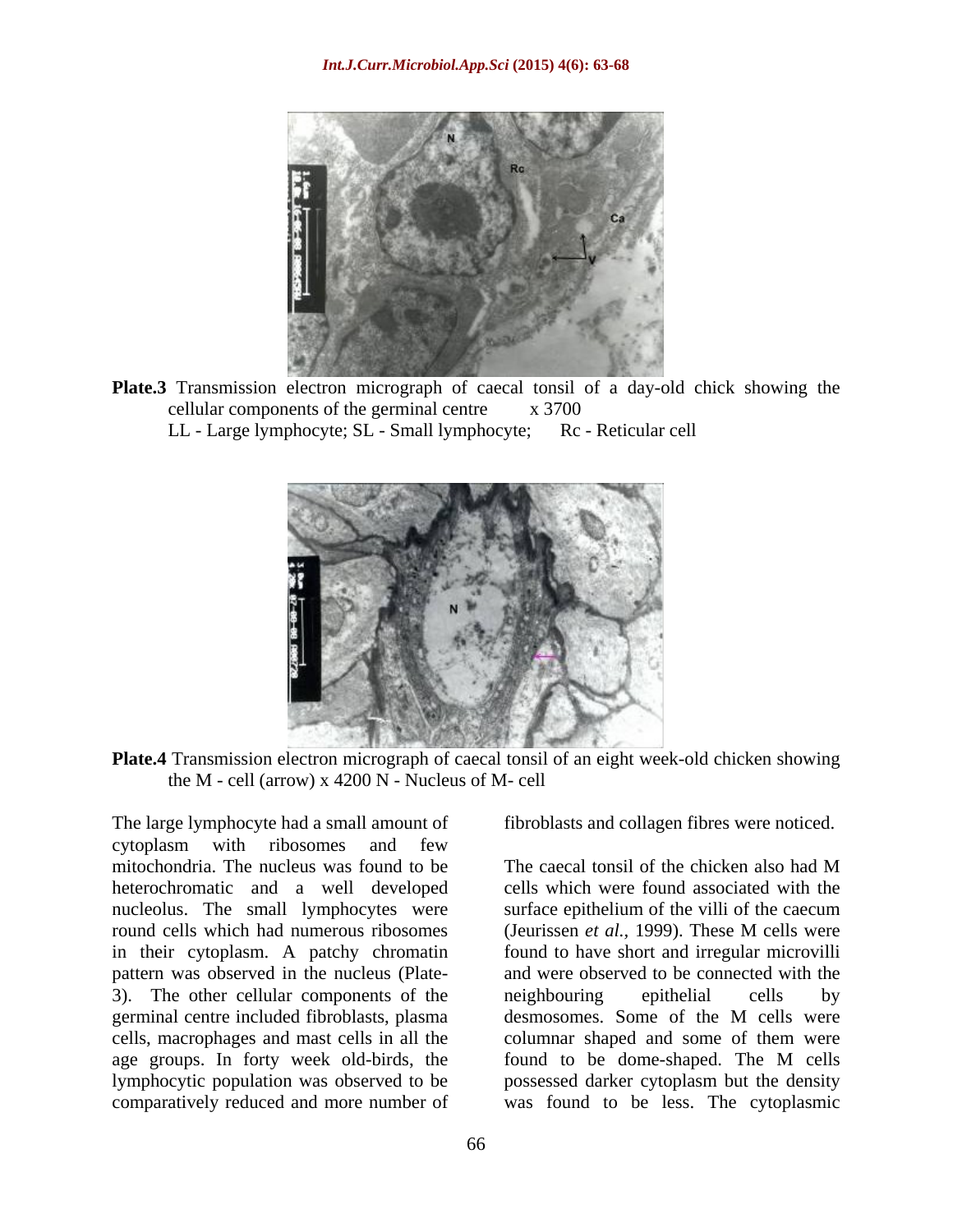processes were found to project at the apical and head, Department of Animal surface (Plate-4). Numerous small vesicles within the cytoplasm. The nucleus was larger and possessed less heterochromatin with a nucleolus. The distal part of the villi **References** of the caecum showed many small irregular cavities which corresponded to the Bancroft, J.D., Stevens, A. 2007. Theory lymphatic space of the villi (Bye *et al.,*

The caecal tonsil revealed two types of Bye, W.A., Alen, C.H., Trier, J.S. 1984. lymphoid aggregations (germinal centre). The first type had an incomplete capsule and the second type was found encapsulated with connective tissue. The capsule of the  $801$ . germinal centre of the caecal tonsil consisted of many layers of flattened reticular cells separated with an intercellular substance. The germinal centre consisted of caecal tonsil: the basic unit of the lymphoblasts, lymphocytes of various sizes, reticular cells, plasma cells, mast cells and

The large lymphocyte had a small amount of A.G. 1998. Apppearance and cytoplasm with ribosomes and few mitochondria. The nucleus was found to be chicken (*Gallus gallus*) caecal tonsil. heterochromatic with a distinct nucleolus. Anat. Rec. 250: 182–89. The small lymphocytes were round with Jeurissen, S.H.M., Wagenaar, F., Janse, numerous ribosomes in their cytoplasm. A patchy chromatin pattern was observed in the nucleus. In forty week old-birds, the lymphocytic population was observed to be *Poult. Sci.*, 78: 965–72. comparatively reduced and more number of Kitagawa, H., Hiratsuka, Y., Imagawa, T., fibroblasts and collagen fibres were noticed. The caecal tonsil of the chicken also had M cells with short and irregular microvilli and was observed to be connected with the Anat., 192: 293-98. neighbouring epithelial cells by Kitagawa, H., Shiraishi, S., Imagawa, T., desmosomes. They were associated with the surface epithelium of the villi of the caecum.

The authors are thankful to the Professor

with a few ribosomes, rough endoplasmic Centralised Instrumentation Laboratory, reticulum and mitochondria were present Madras Veterinary College for providing and head, Department of Animal Biotechnology and Professor and Head, facilities to carry out this work.

# **References**

- 1984; Uchida, 1987). techniques. Churchill Livingstone, and practice of histological London.
	- Structure, distribution and orign of M-cells in peyer's patches of mouse ileum. *Gastroenterology,* 86: 789 801.
	- Glick, B., Holbrook, K.A., Olah, I., Perkins, W.D., Stinson, R. 1981. An electron and light microscopic study of the caecal tonsil. *Dev. Comp. Immunol.,*  $5: 95 - 104.$
- macrophages. Gomez, D.M.M., Fonfria, J., Varsa, A., Jimenez, E., Moreno, J., Zapata, A.G. 1998. Apppearance and development of lymphoid cells in *Anat. Rec.,* 250: 182–89.
	- E.M. 1999. Further characterization of M-cells in Gut-Associated lymphoid tissues of the chicken, *Poult. Sci.,* 78: 965–72.
	- Uehara, M. 1998. The apical caecal diverticulum of the chicken identified as a lymphoid organ. *J. Anat.,* 192: 293–98.
- Acknowledgement associated epithelium of chicken Uehara, M. 2000. Ultrastructural characteristics and lectin-binding properties of M cells in the follicle associated epithelium of chicken caecal tonsils. *J. Anat.*, 197: 607–16.